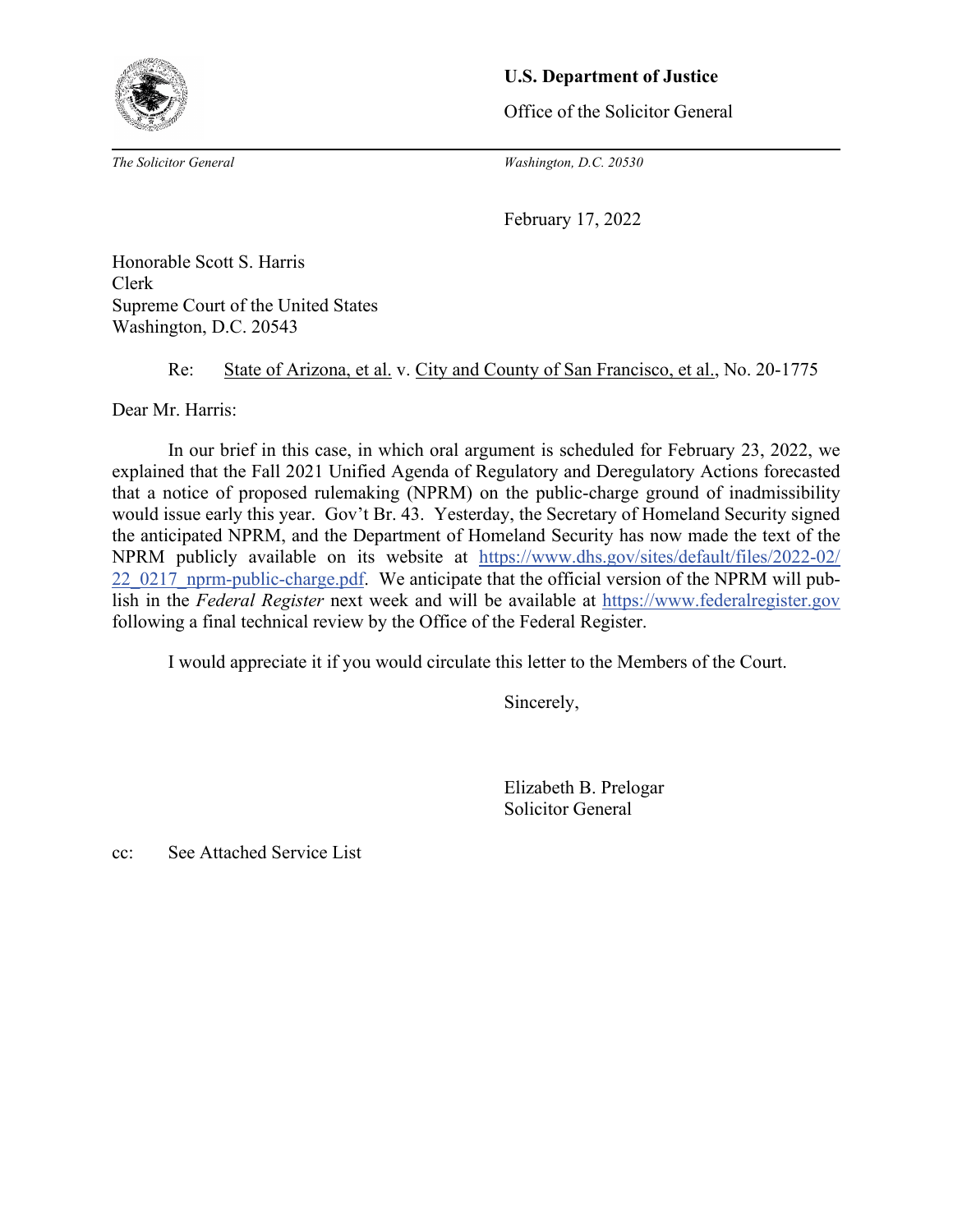20-1775 ARIZONA, ET AL. CITY AND COUNTY OF SAN FRANCISCO, CALIFORNIA, ET AL.

> MARK BRNOVICH 2005 N. CENTRAL AVE. PHOENIX, AZ 85004 BEAU.ROYSDEN@AZAG.GOV

SARA JENNIFER EISENBERG SAN FRANCISCO CITY ATTORNEY'S OFFICE CITY HALL, 1 DR. CARLTON B. GOODLET GOODLETT PLACE PLACE, ROOM 234 SAN FRANCISCO , CA 94102 415-554-4633 SARA.EISENBERG@SFCITYATTY.ORG

DREW C. ENSIGN OFFICE OF THE ARIZONA ATTORNEY GENERAL 2005 N. CENTRAL AVE PHOENIX,, 85004 6025425025 DREW.ENSIGN@AZAG.GOV

BENJAMIN M. FLOWERS OHIO ATTORNEY GENERAL DAVE YOST 30 E. BROAD ST. COLUMBUS, OH 43215 614-466-8980 BENJAMIN.FLOWERS@OHIOATTORNEYGEN ERAL.GOV